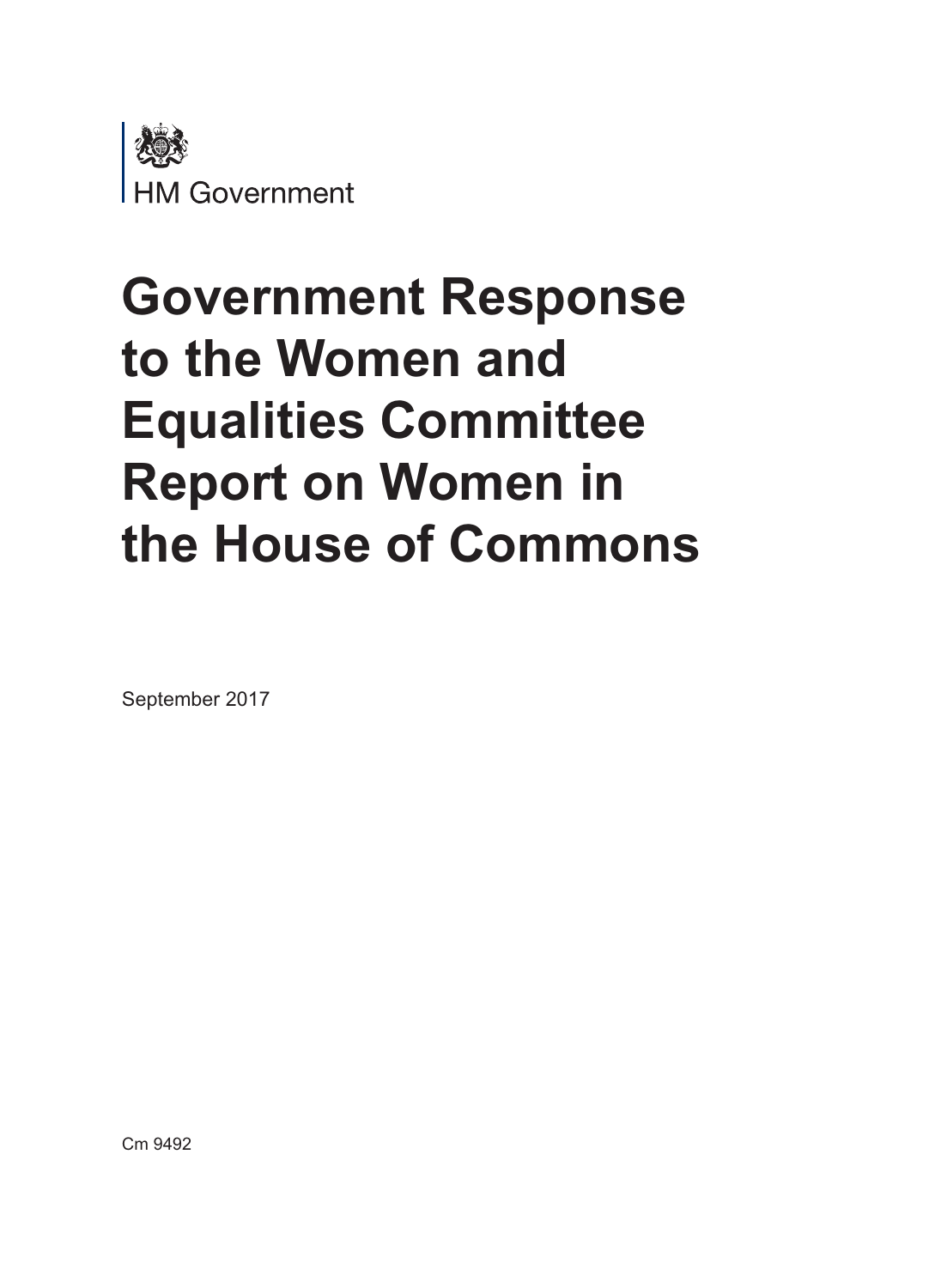

# **Government Response to the Women and Equalities Committee Report on Women in the House of Commons**

 by the Minister for the Constitution by Command of Her Majesty Presented to Parliament

September 2017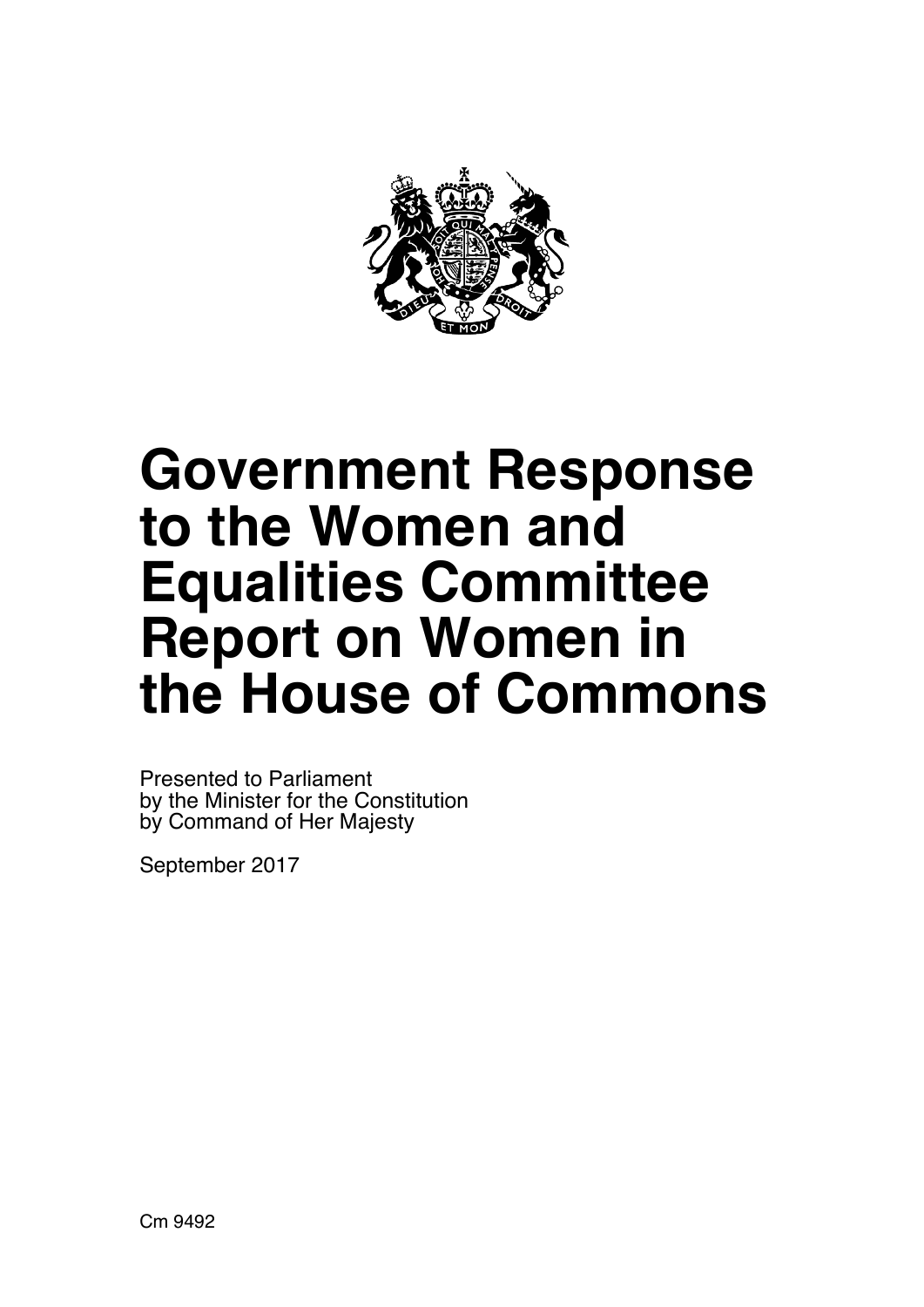

© Crown copyright 2017

This publication is licensed under the terms of the Open Government Licence v3.0 except where otherwise stated. To view this licence, visit nationalarchives.gov.uk/doc/open-government-licence/version/3 or write to the Information Policy Team, The National Archives, Kew, London TW9 4DU, or email: psi@nationalarchives.gsi.gov.uk.

Where we have identified any third party copyright information you will need to obtain permission from the copyright holders concerned.

This publication is available at www.gov.uk/government/publications

Any enquiries regarding this publication should be sent to us at elections@cabinetoffice.gov.uk

ISBN 978-1-5286-0012-5

CCS0817813020 09/17

Printed on paper containing 75% recycled fibre content minimum

Printed in the UK by the APS Group on behalf of the Controller of Her Majesty's Stationery Office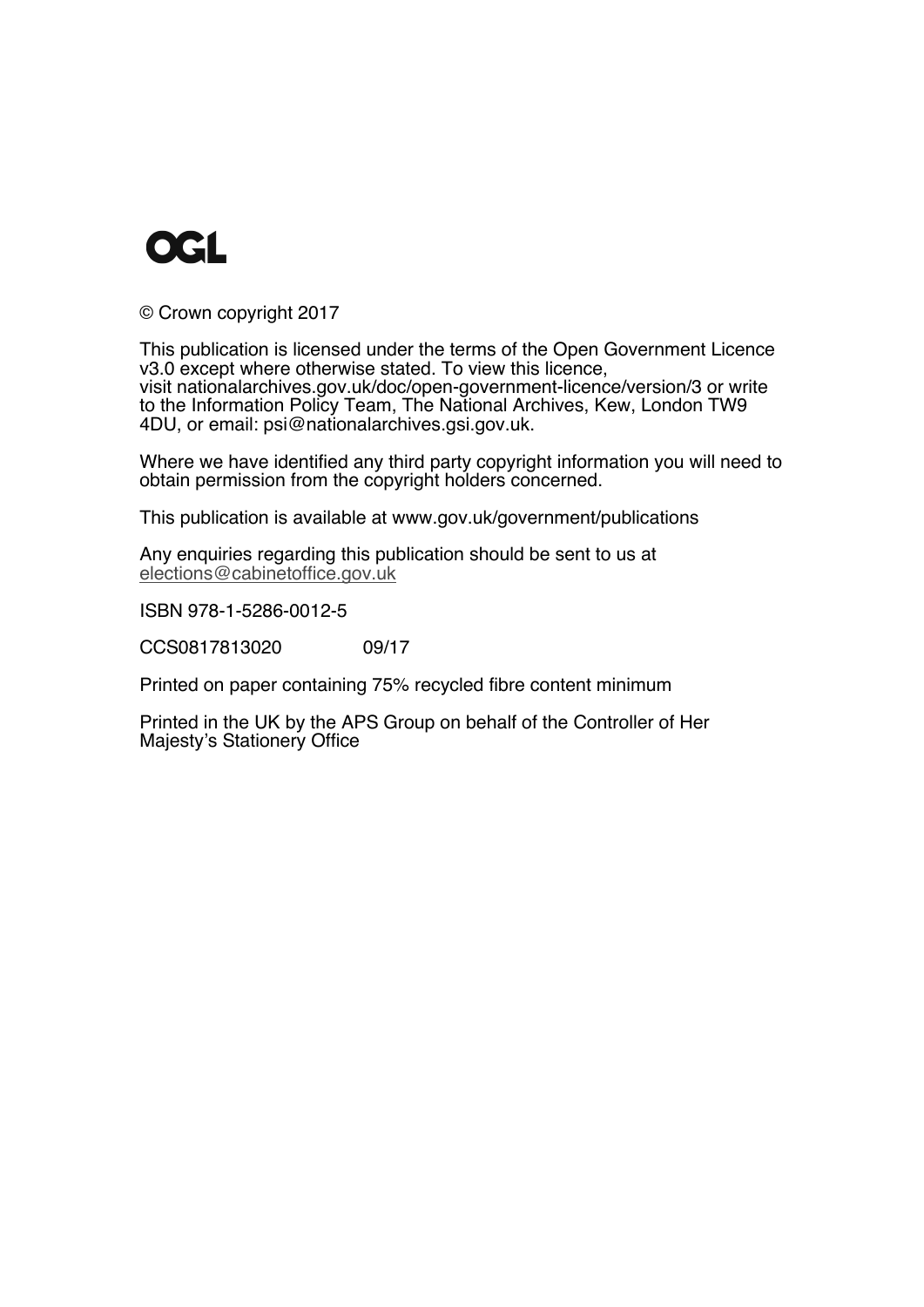## **Part 1: Introduction**

The Women and Equalities Committee's Fifth Report of 2016-17 Session on Women in the House of Commons after the 2020 election was published on 10 January 2017.

 no barriers limiting women's representation in the House of Commons. The Government welcomes the Committee's work on this subject and agrees that increasing women's representation is an important aim. There should be

The Government shares the Committee's view that political parties have primary responsibility for ensuring that women come forward to represent them and are put in positions from which they can win seats. The main political parties have had some success in increasing women's representation in the House of Commons but more needs to be done. The Government does not believe that the best way to achieve this is through legislation and placing an additional regulatory burden on political parties. Instead, we look to the parties to lead the way through further and more vigorous voluntary action.

 parity and equality between men and women members of Parliament. Political parties are responsible for candidate selection. They are in a position to pick winners and ensure their selected women candidates have the best possible chance of election. The parties are best placed to identify – and implement – the means by which further progress on women's representation can be made. The Government is ready to support them in ensuring that the significant progress made over the last twenty years continues towards full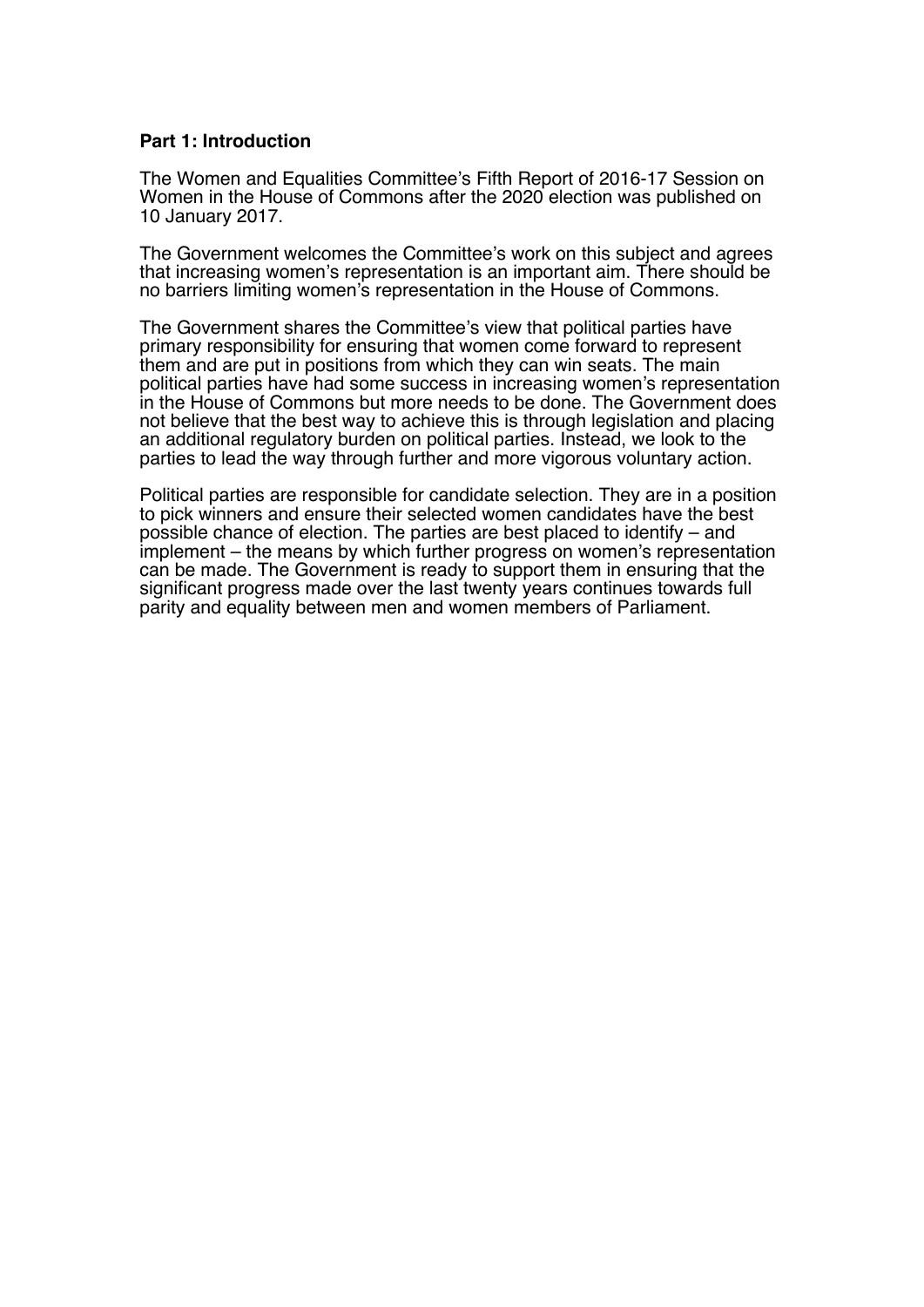## **Part 2: The Government Response**

The Committee's report made six specific recommendations for Government in relation to the representation of women in the House of Commons. Set out below is the Government's response to these recommendations.

*We recommend that the Government set a domestic target of 45 per cent representation of women in Parliament and local government by 2030 in response to the United Nations indicators for Sustainable Development Goal 5.5. The Government should also set out how it plans to achieve this target, working with political parties.* **(Paragraph 21)** 

The Government strongly supports the aim to increase the diversity of representation in the House of Commons. We agree that a gender-balanced Parliament is long overdue. While we cannot be complacent, the percentage of women MPs elected has increased at every general election since 2001, so the direction is positive.

The ambitions of the Sustainable Development Goals are reflected in our programme for government and the Government's recent report set out its approach to delivering the Goals. It makes clear that gender parity is one of the key commitments in the UK Government's agenda to tackle injustices at home and around the world.

As the Committee itself notes, political parties must retain responsibility for candidate selection. The Government therefore believes that parties need to take the lead in ensuring diverse representation (including that of women) in both the House of Commons and local government through their selection. The Government agrees that it should support political parties in this aim, but the initiatives need to be developed by the parties in question. The Government does not believe that overall domestic targets are the solution to increasing representation.

*We recommend that the Government should seek to introduce, in legislation in this Parliament, a statutory minimum proportion of female parliamentary candidates in general elections for each political party. While the goal is equality, we recognise the difficulty inherent in setting this statutory minimum at 50 per cent; such a precise target would be difficult to meet while also ensuring that men did not become under- represented. A minimum of 45 per cent would therefore be acceptable. The measure would need to be subject to a minimum threshold for parties contesting only a small number of constituencies. This measure should be brought into force if the number and proportion of women MPs fails to increase significantly after the 2020 General Election.* **(Paragraph 46)** 

The Government does not believe that quotas set out in legislation for parliamentary candidates are the right approach to this issue. It is for political parties, at a local and national level, to determine the best candidate for each constituency based on a range of factors. As the Committee heard during its inquiry, political parties are already using a variety of strategies to improve the under-representation of women including mentoring, training, all-women shortlists and fielding women in winnable seats.

The Government would be willing to support parties on approaches to improve diversity of representation, but does not believe it would be appropriate to dictate what individual parties should do.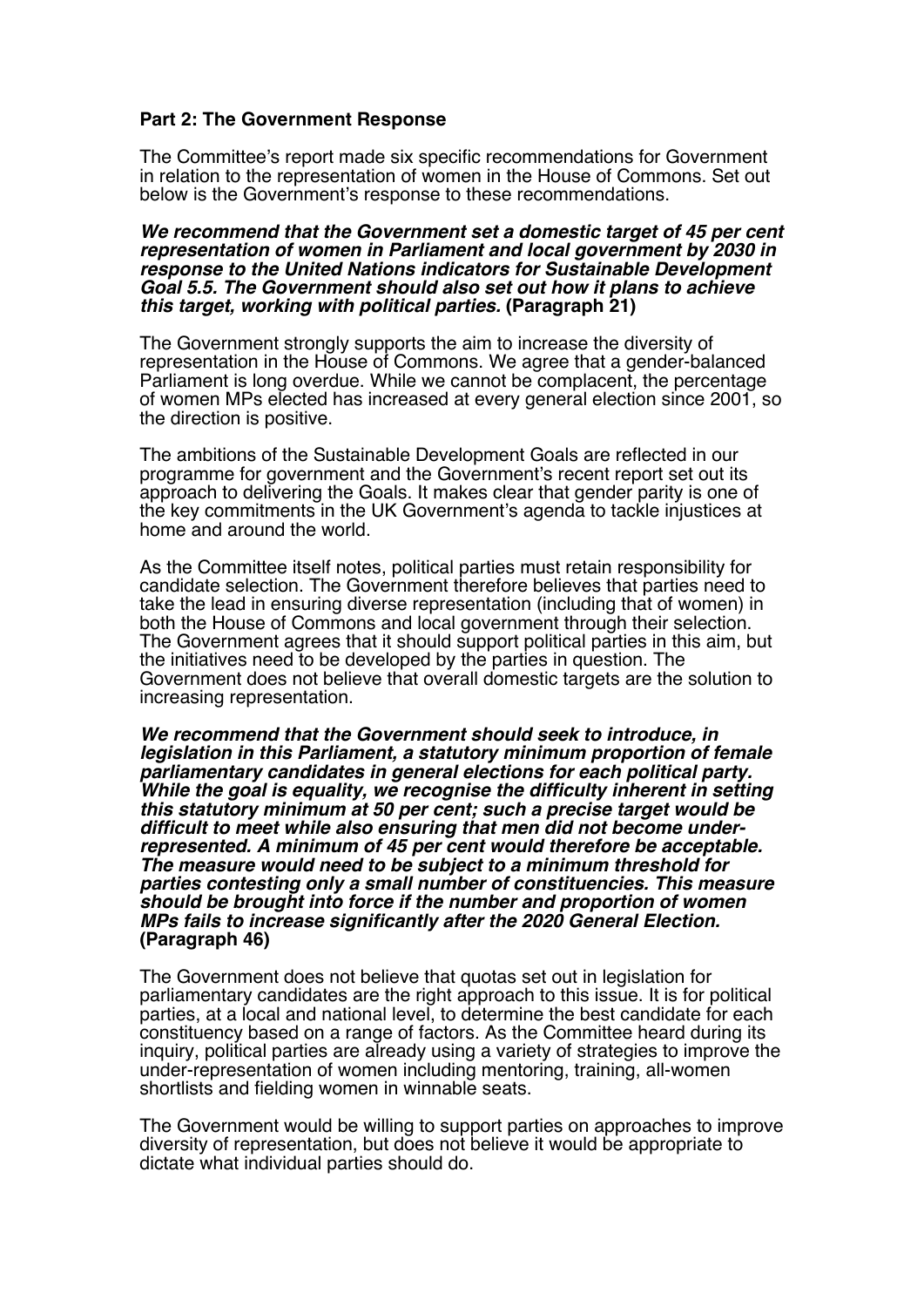*Parties that fail to comply with this target need to face sanctions for the quota to be effective. The Government should consider a range of possible sanctions, which could include deductions from Policy Development Grants, confiscation of deposits in seats where female candidates have not been fielded, or legislating to extend the remit of the Electoral Commission to introduce fines for non-compliance.*  **(Paragraph 47)** 

The Government does not support quotas set out in legislation, and therefore does not agree that sanctions should be introduced.

*We recommend that the Government immediately bring into force the statutory requirement for political parties to publish their parliamentary candidate diversity data for general elections, as set out in Section 106 of the Equality Act 2010. Publication of this information is vital for public and parliamentary scrutiny of the record of political parties in selecting a diverse slate of parliamentary candidates. We also recommend that the Government bring forward legislative proposals to empower the Electoral Commission to collect and host this data, to ensure consistency and transparency from political parties.* **(Paragraph 58)** 

The proposal for publication of parliamentary candidate diversity data originated in the Speaker's Conference on Parliamentary Representation. The Conference report recommended that political parties report on their candidate selections every six months, covering up to thirteen different fields. Both the Labour and Coalition governments expressed concerns about the potential regulatory burden which this would impose, particularly on smaller parties, and have worked with the political parties to encourage voluntary collection of diversity data on candidates.

This work has been useful in increasing data on candidate selection so that, for example, the gender breakdown of candidates selected by the following parties for the 2015 General Election was: Conservatives – 74% male, 26% female; Labour – 66% male, 34% female; Liberal Democrats – 74% male, 26% female.

In the 2017 General Election, the breakdown was: Conservatives – 71% male, 29% female; Labour – 59% male, 41% female; Liberal Democrats – 71% male, 29% female

The Government proposes to continue the process of engaging with the parties to ensure greater transparency on selected parliamentary candidates ahead of the next General Election, rather than imposing legislative requirements through section 106 of the Equality Act.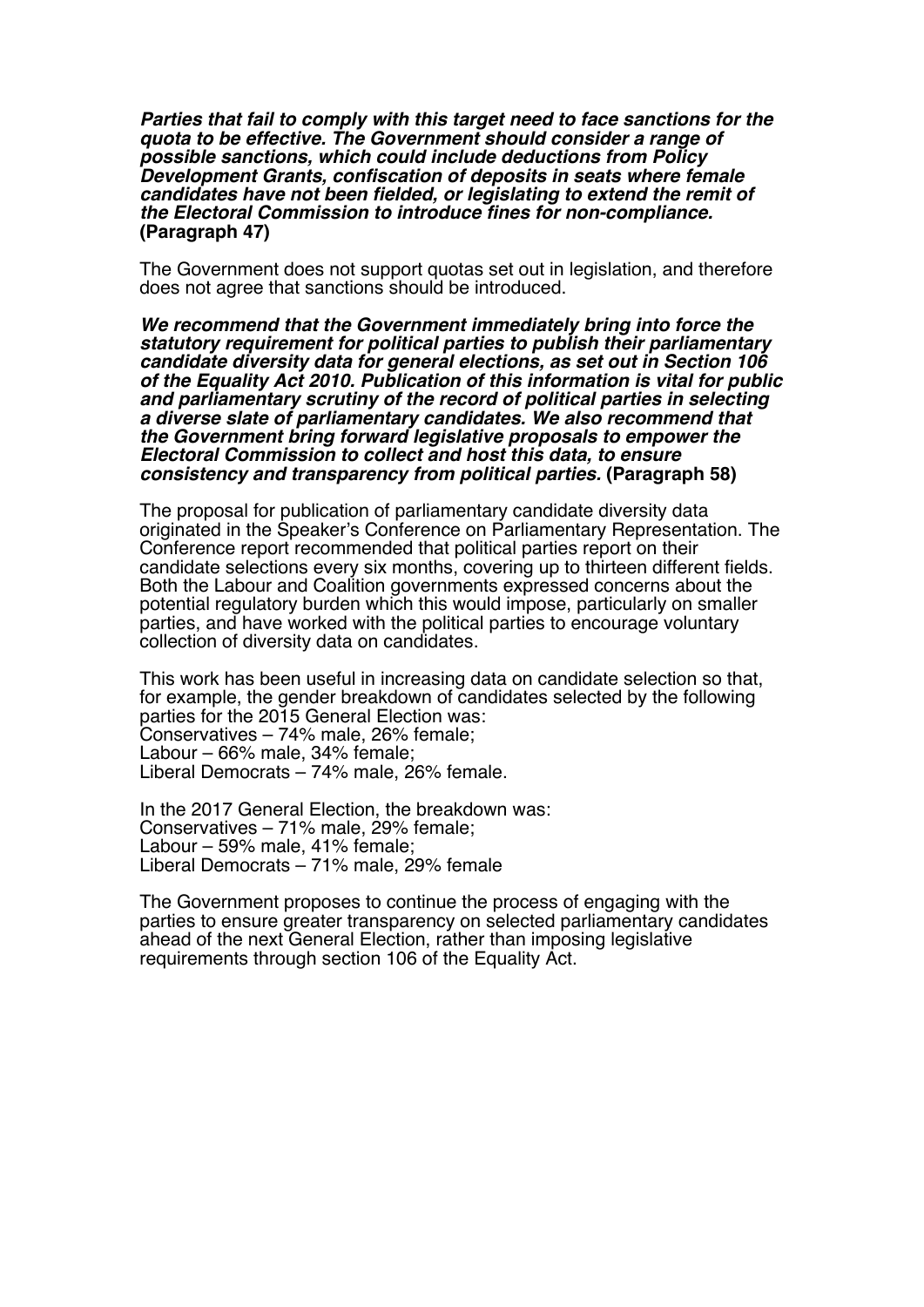#### *We recommend that the Government extend the time for which the Sex Discrimination (Election Candidates) Act 2002 is in force, in order to allow political parties to use all-women shortlists beyond 2030.* **(Paragraph 99)**

#### *We recommend that the Government bring forward legislative proposals to update the Sex Discrimination (Election Candidates) Act 2002 to allow all-women shortlists for all elected mayor and police and crime commissioner posts.* **(Paragraph 108)**

The number of women in the House of Commons increased from 118 (17.9%) in the 2001 Parliament to 191 (29%) in 2015. Following the 2017 General Election, that number now stands at 208 (32%). All-women shortlists for parliamentary elections are one of a number of different approaches which political parties have used to help achieve that increase during this period.

However, the current legislation already provides for all-women shortlists up to 2030, so this is not at present an immediate issue that needs to be addressed. In addition, mayoral and police and crime commissioner elections are still quite recent and their evidence base is as yet underdeveloped. We will need to consider this issue further.